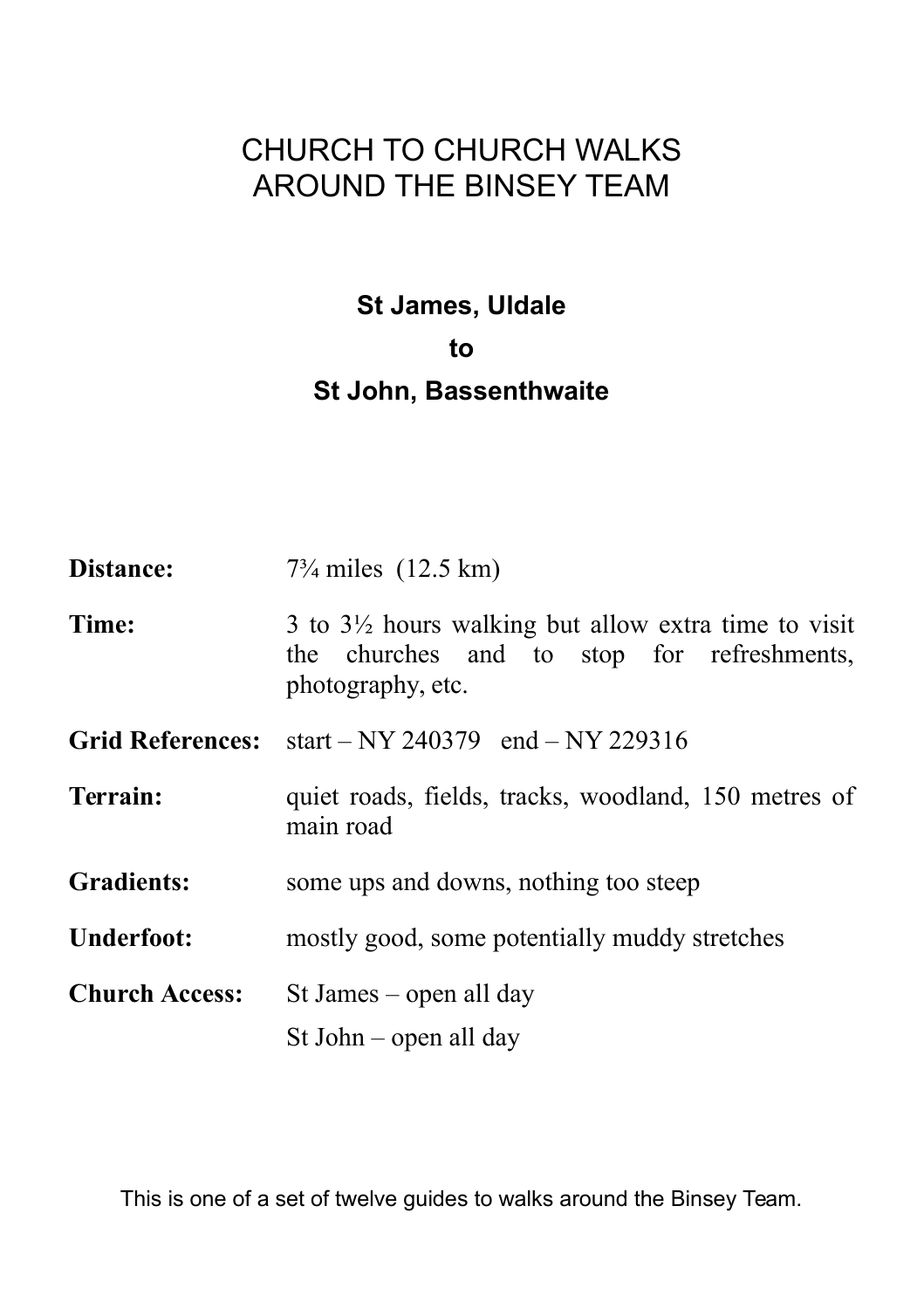*ROUTE DESCRIPTION: Italics are used for descriptions of scenery and points of interest which are not essential to route finding.*

## St James, Uldale to Longlands 2¼ miles

From the church walk south-east along the road for nearly a mile, *passing between hawthorn hedged pasture fields,* to the village of Uldale. *Along the way Binsey can be seen on the right, and there are views to Skiddaw and the fells "Back o' Skiddaw" ahead.*

At the crossroads go straight across up the road signposted "Overwater 1½, Orthwaite 2¼". *On the green on the right there is an old water trough and a bench commemorating Uldale WI's Golden Jubilee in 1965.* Pass the Old School now Mae's Tearoom & Gallery. *It's too early for a coffee break! Skiddaw comes into view.* Continue downhill, curving left, and, before the road curves right, take a gravel track on the left signposted "Public Footpath Longlands 1 mile".

Strictly speaking the right of way follows the track straight ahead through three gates *(the last of which I was unable to open*) but it appears that these are usually by-passed by going into the field on the right. Rejoin the path, which can be very muddy, between a bank with trees and fence on your left and the remains of an old hawthorn hedge on your right. After a row of conifers, keep along the field edge close to the bank, trees and fence on your left. Go over a stile in the corner. Wooden rails on the right guard you from plunging into a ghyll (wooded ravine with beck).

Carry on with the beck on your right to a footbridge which cross and turn left Observe a post with a Public Footpath yellow arrow which points the way along the edge of the field with wire fence on your left. Go over a stile in the corner. In the next field continue in the same direction near wire fence on your left. Pass a redundant stile where there is no fence and continue ahead over lumpy ground to cross a stile, with spring and ghyll down on the right. Keep close to the possibly dried up watercourse on your right, which is flanked by gnarled and twisted hawthorn trees. At the end of this long field, go over a stile next to a gate. In the next field keep close to the wire fence on the right. *Grisedale Pike is in view ahead right.* Cross another stile next to a gate where there are a few windbent conifers. Go straight ahead with fence on right, and pass a small fenced off enclosure on your right to reach and cross a stile next to a gate onto the road. Turn right. *This is the hamlet of Longlands.*

#### Longlands to Overwater Hall Hotel – 2½ miles

Walk downhill. At the bottom the road crosses Longlands Beck and swings right. Go uphill for a short distance. Turn right onto a track signposted "Public Footpath Stanthwaite Bridge 1 mile"; there are trees on the right-hand side of the track. Go through a gate. Longlands Beck is in a deep valley on your right. Pass a house and Chapelhouse Reservoir both on your left. *There is a charming view to Skiddaw along the length of the reservoir, framed by trees.*

The track, now tarmac, rises past Chapel House Farm on your right. Keep to the tarmac where it turns left, ignoring a Public Footpath sign pointing across fields. At the T junction turn left. *This is a very quiet road with wild flowers on the verges in spring and summer, and the smoothly curved shapes of the Uldale Fells ahead left.* The road curves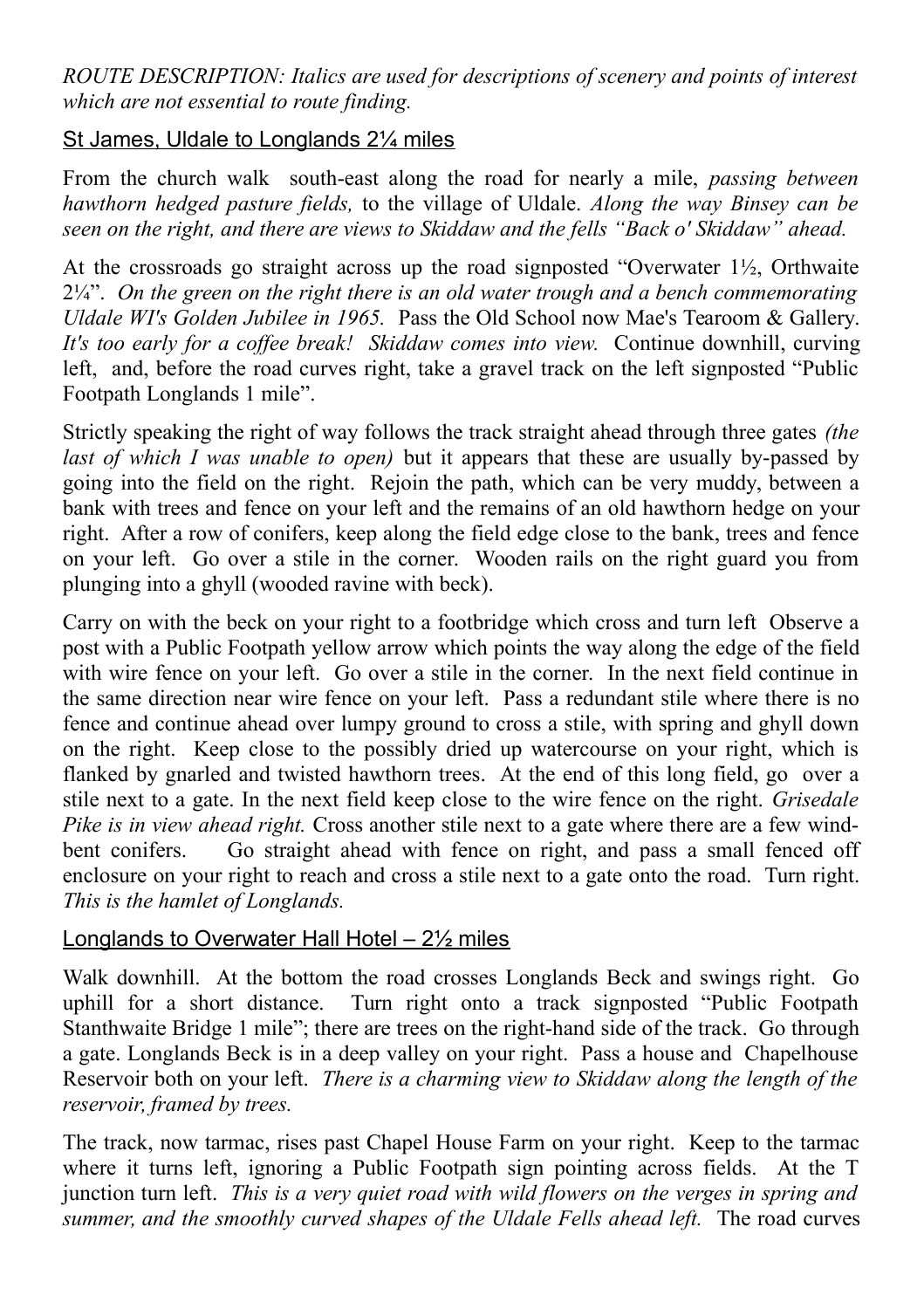right. *Skiddaw, Ullock Pike and, further away, Grisedale Pike and other North Western Fells come into view.* The road bends right and descends steeply. *Over Water can be seen ahead.* There are beech trees and you pass a disused quarry on your right.

At the junction turn right, signposted "Bassenthwaite, Keswick, Cockermouth". *Where the trees on the left end there are good views of Over Water and Skiddaw. The pink building nestling among trees on the other side of the valley is Orthwaite Hall.* After about ¾ of a mile you reach Overwater Lodge and Latrigg Cottage on your left. Here turn left down a driveway, signposted "Public Footpath Orthwaite 1 mile". Passing between Pond Cottage on your left and a pond on your right, keep on up the tarmac drive.

## Overwater Hall Hotel to Halls Beck, Bassenthwaite – 2¼ miles

Pass Overwater Hall Hotel on your left, and keep straight on uphill, now on a stony track. Go through gates into and out of a concrete pen, past a metal barn on your right and straight on to and through another gate. *View to Dash Falls on the left.* Keep straight on along the clear, undulating track, passing through a gate in a dip.

At the end of the track go through the left-hand of two gates and walk away at right angles to the fence, south-east, towards Dash Falls. You will soon see a fence running in this direction which you come alongside, with the fence on your left. Go forward to negotiate the gate or stile ahead. Continue in the same direction, following the slight ridge of an old field boundary, but, when the ground slopes away, go down to the right to reach a ladder stile in a dry-stone wall.

Climb the ladder stile and cross the fenced strip of grass to go through a metal gate (not the wooden gate on the left). Bear half right and climb the hill in this large pasture field, passing to the right of the highest point. *From the crest of the hill part of Bassenthwaite Lake and the fells beyond it come into sight. C*ontinue in the same direction down the far side of the hill to a stile by a gate in a gravel track. Go over the stile and down the track, fording a watercourse where the track swings left. A few metres on, where the track bears right and ends, go ahead left across grass and through a gate into Park Wood, much of which was felled in 2012/13.

Ignore a path going steeply down to the left and go ahead on a wide track which then gently descends. *The High Close lodges can be seen in the valley below and there are wide views to Skiddaw, Ullock Pike, Bassenthwaite Lake and the fells beyond it.* At the bottom of the slope where there is a junction of paths, do not go left down to the road, but bear right uphill. The path climbs steadily and eventually flattens out. *Look for tadpoles and newts in a little patch of water on the right.*

The path rises again. Keep a sharp look out for a path going down to the left where there is also a path which goes back up to the right. Turn down the path on the left and follow it as it curves right. Leave the wood through a gate and keep on in the same direction down a grass path with a wire fence on your left. *Where the trees end on the left there is a good view of the Skiddaw massif, Bassenthwaite village with St John's Church beyond, and Causey Pike and Wythop Woods in the background.* At the end of the grass path go through a gate and along a short length of fenced path to another gate onto the road.